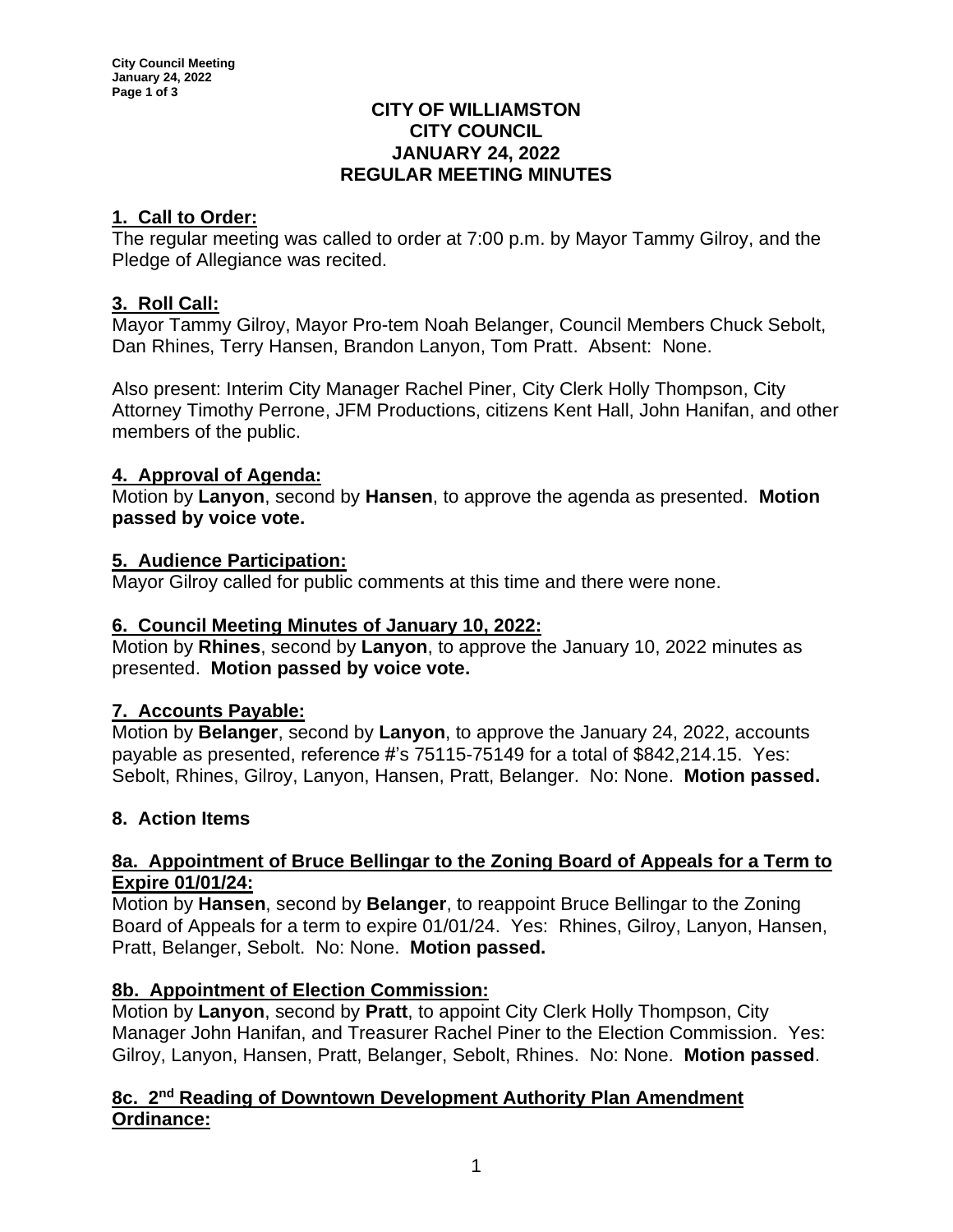**City Council Meeting January 24, 2022 Page 2 of 3** Motion by **Rhines**, second by **Hansen**, to approve the second reading of the Downtown Development Authority Plan Amendment Ordinance. Yes: Lanyon, Hansen, Pratt, Belanger, Sebolt, Rhines, Gilroy. No: None. **Motion passed.**

### **8d. Volunteers Community Park Concept Plan:**

Motion by **Rhines**, second by **Lanyon**, to amend the Volunteers Community Park concept plan to eliminate the parking lot. Yes: Hansen, Pratt, Belanger, Sebolt, Rhines, Gilroy, Lanyon. No: None. **Motion passed**.

### **8e. Copier Lease Agreement:**

Motion by **Sebolt**, second by **Hansen**, to approve the attached Purchase Order agreement with Ricoh through MiDeal for new color copiers at City Hall and the Police Department dependent upon attorney review and allow the Mayor to sign the agreement. Yes: Pratt, Belanger, Sebolt, Rhines, Gilroy, Lanyon, Hansen. No: None. **Motion passed**.

### **11. Department Head Reports**

### **11a. Interim City Manager:**

No report.

### **11b. Police Chief:**

No report.

### **12. Committee/Sub-Committee Reports:**

Councilman Pratt reported NIESA has purchased new equipment and they have been given demonstrations on how they work.

Councilman Hansen reported the Parks Commission was really struggling with the parking places and the pavilion.

Councilman Sebolt reported the TIFA Board approved a change order for the Elevator Street project.

### **13. Audience Participation:**

Mayor Gilroy called for public comments at this time and there were none.

### **14. Council Member Comments:**

All of Council thanked Interim Manager Piner for the great job she has done these last few months.

Mayor Gilroy commented City staff is always professional and community focused. She thanked future Manager John Hanifan for attending and is excited to start working with him. She reminded everyone to clear their sidewalks after ice and snow events and there is no parking on City streets from 2am-5am. Be careful putting trash cans out too far into the road where plow trucks can hit them and be sure to check on your neighbors.